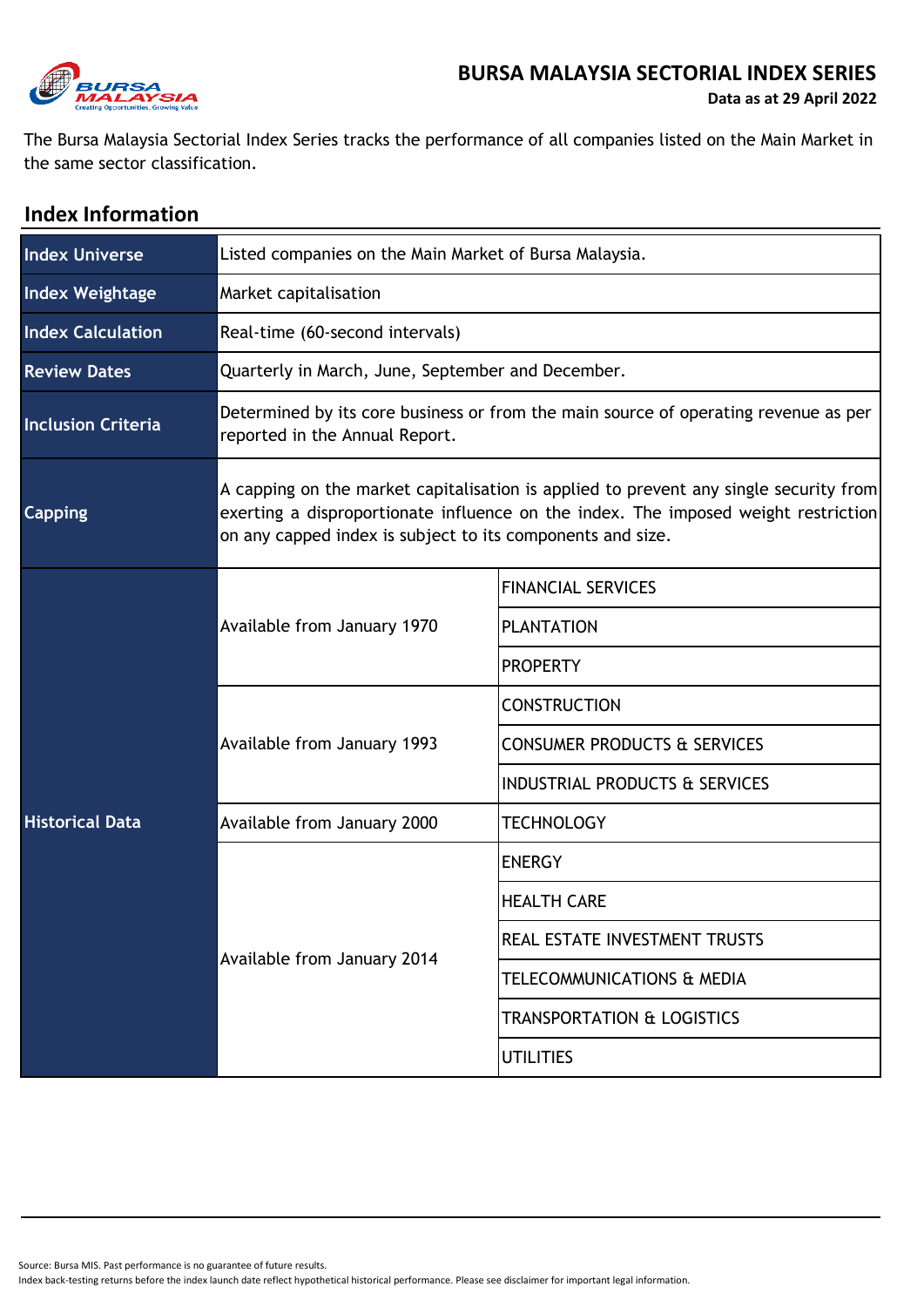

**Data as at 29 April 2022**

**13 Sectorial Indexes & Top 5 Constituents by Market Capitalisation**

|                                     | Main Market<br><b>Companies</b>         | 1,763                               | <b>Billion Market</b><br>Capitalisation |  |  |
|-------------------------------------|-----------------------------------------|-------------------------------------|-----------------------------------------|--|--|
|                                     |                                         |                                     |                                         |  |  |
| <b>CONSTRUCTION</b>                 | <b>CONSUMER PRODUCTS &amp; SERVICES</b> | <b>ENERGY</b>                       | <b>FINANCIAL SERVICES</b>               |  |  |
| No.of Constituents: 50              | No. of Constituents: 164                | No.of Constituents: 24              | <b>II No.of Constituents: 31</b>        |  |  |
| Market Cap: RM 32.51 B              | Market Cap: RM 269.99 B                 | Market Cap: RM 35.35 B              | Market Cap: RM 409.97 B                 |  |  |
| 1) GAMUDA BHD                       | 1) NESTLE (M) BHD                       | 1) DIALOG GROUP BHD                 | 1) MALAYAN BANKING BHD                  |  |  |
| 2) IJM CORPORATION BHD              | 2) PPB GROUP BHD                        | 2) YINSON HOLDINGS BHD              | 2) PUBLIC BANK BHD                      |  |  |
| 3) SUNWAY CONSTRUCTION GROUP BERHAD | 3) MR D.I.Y. GROUP (M) BERHAD           | 3) HIBISCUS PETROLEUM BHD           | 3) CIMB GROUP HOLDINGS BERHAD           |  |  |
| 4) KERJAYA PROSPEK GROUP BERHAD     | 4) PETRONAS DAGANGAN BHD                | 4) BUMI ARMADA BERHAD               | 4) HONG LEONG BANK BHD                  |  |  |
| 5) EKOVEST BHD                      | 5) GENTING MALAYSIA BERHAD              | 5) HENGYUAN REFINING COMPANY BERHAD | 5) RHB BANK BERHAD                      |  |  |
|                                     |                                         |                                     |                                         |  |  |

| <b>TANK AND REAL PROPERTY</b>   | George                                              |                                 |                                       |
|---------------------------------|-----------------------------------------------------|---------------------------------|---------------------------------------|
| <b>HEALTH CARE</b>              | <b>INDUSTRIAL PRODUCTS &amp;</b><br><b>SERVICES</b> | <b>PLANTATION</b>               | <b>PROPERTY</b>                       |
| <b>No.of Constituents: 15</b>   | <b>IINo.of Constituents: 219</b>                    | <b>IINo.of Constituents: 41</b> | <b>INo.of Constituents: 96</b>        |
| Market Cap: RM 105.53 B         | Market Cap: RM 256.03 B                             | Market Cap: RM 162.87 B         | Market Cap: RM 59.62 B                |
| 1) IHH HEALTHCARE BERHAD        | PETRONAS CHEMICALS GROUP BHD                        | 1) SIME DARBY PLANTATION BERHAD | 1) IOI PROPERTIES GROUP BERHAD        |
| 2) HARTALEGA HOLDINGS BHD       | 2) PRESS METAL ALUMINIUM HOLDINGS BERHAD            | 2) KUALA LUMPUR KEPONG BHD      | 2) SP SETIA BHD                       |
| 3) TOP GLOVE CORPORATION BHD    | 3) HAP SENG CONSOLIDATED BHD                        | 3) IOI CORPORATION BHD          | 3) UOA DEVELOPMENT BERHAD             |
| 4) KOSSAN RUBBER INDUSTRIES BHD | <b>4) SUNWAY BERHAD</b>                             | 4) BATU KAWAN BHD               | 4) SIME DARBY PROPERTY BERHAD         |
| 5) KPJ HEALTHCARE BHD           | 5) SCIENTEX BERHAD                                  | 5) GENTING PLANTATIONS BERHAD   | 5) ECO WORLD DEVELOPMENT GROUP BERHAD |

| <b>RENT</b>                          |                                  |                                       |  |  |
|--------------------------------------|----------------------------------|---------------------------------------|--|--|
| <b>REAL ESTATE INVESTMENT TRUSTS</b> | <b>TECHNOLOGY</b>                | <b>TELECOMMUNICATIONS &amp; MEDIA</b> |  |  |
| <b>No.of Constituents: 18</b>        | <b>No.of Constituents: 42</b>    | No.of Constituents: 15                |  |  |
| Market Cap: RM 39.05 B               | Market Cap: RM 81.56 B           | Market Cap: RM 125.85 B               |  |  |
| 1) KLCC PROP&REITS-STAPLED SEC       | 1) INARI AMERTRON BERHAD         | 1) AXIATA GROUP BERHAD                |  |  |
| 2) IGB REAL ESTATE INV TRUST         | 2) VITROX CORPORATION BHD        | 2) MAXIS BERHAD                       |  |  |
| 3) SUNWAY REAL ESTATE INVT TRUST     | 3) MY E.G. SERVICES BHD          | 3) DIGI.COM BHD                       |  |  |
| 4) PAVILION REAL ESTATE INV TRUST    | 4) MALAYSIAN PACIFIC INDUSTRIES  | 4) TELEKOM MALAYSIA BHD               |  |  |
| 5) AXIS REITS                        | 5) HONG SENG CONSOLIDATED BERHAD | 5) TIME DOTCOM BHD                    |  |  |

| <b>TRANSPORTATION &amp; LOGISTICS</b> | <b>UTILITIES</b>               |  |  |
|---------------------------------------|--------------------------------|--|--|
| No.of Constituents: 29                | No. of Constituents: 12        |  |  |
| Market Cap: RM 72.79 B                | Market Cap: RM 112.36 B        |  |  |
| 1) MISC BHD                           | 1) TENAGA NASIONAL BHD         |  |  |
| 2) WESTPORTS HOLDINGS BERHAD          | 2) PETRONAS GAS BHD            |  |  |
| 3) MALAYSIA AIRPORTS HOLDINGS BHD     | 3) YTL CORPORATION BHD         |  |  |
| 4) LINGKARAN TRANS KOTA HOLDINGS      | 4) YTL POWER INTERNATIONAL BHD |  |  |
| 5) BINTULU PORT HOLDINGS BHD          | 5) MEGA FIRST CORPORATION BHD  |  |  |

Source: Bursa MIS. Past performance is no guarantee of future results.<br>Index back-testing returns before the index launch date reflect hypothetical historical performance. Please see disclaimer for important legal informat